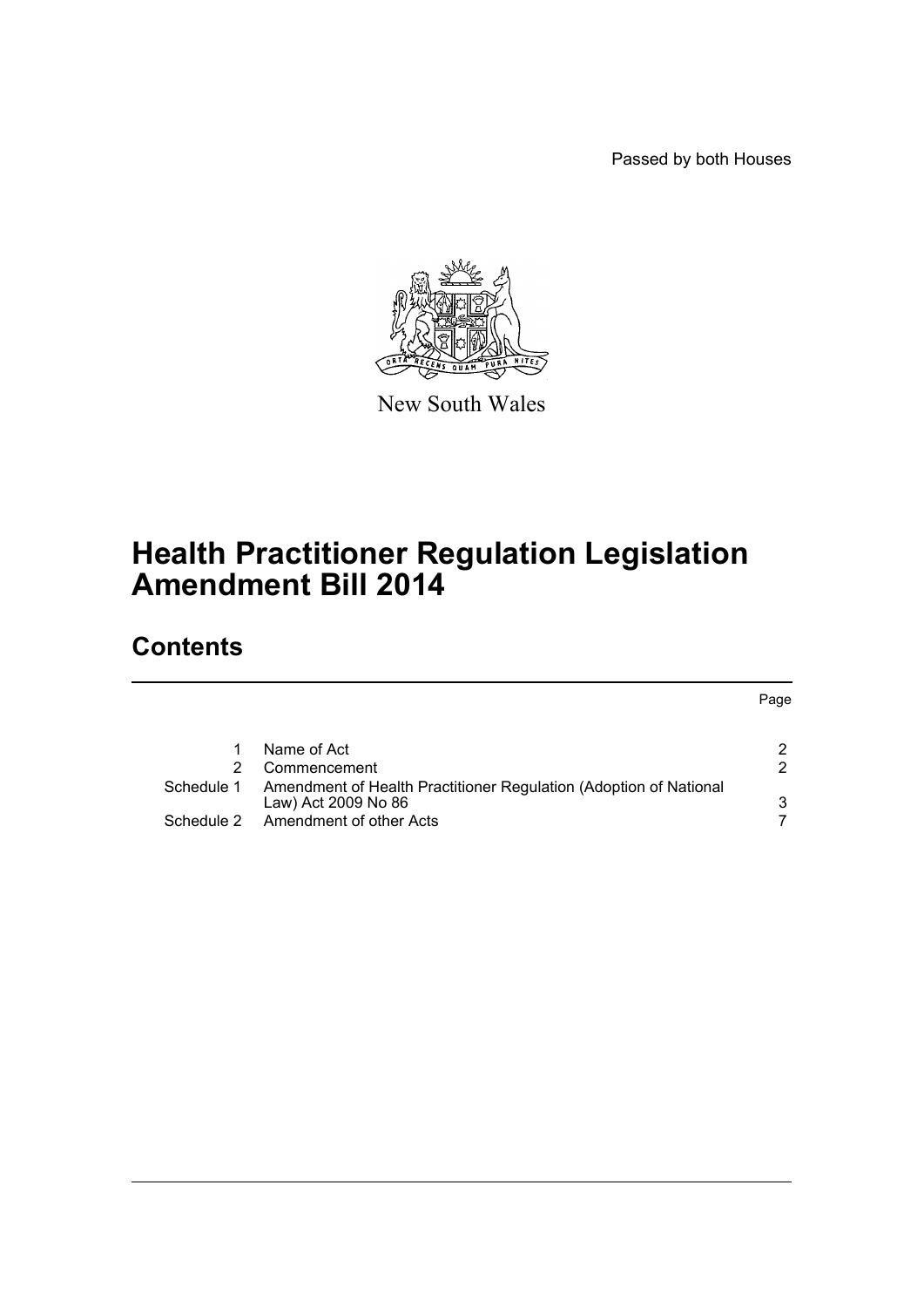*I certify that this public bill, which originated in the Legislative Assembly, has finally passed the Legislative Council and the Legislative Assembly of New South Wales.*

> *Clerk of the Legislative Assembly. Legislative Assembly, Sydney,* , 2014



New South Wales

# **Health Practitioner Regulation Legislation Amendment Bill 2014**

Act No , 2014

An Act to make miscellaneous amendments to various Acts that relate to health practitioners.

*I have examined this bill and find it to correspond in all respects with the bill as finally passed by both Houses.*

*Assistant Speaker of the Legislative Assembly.*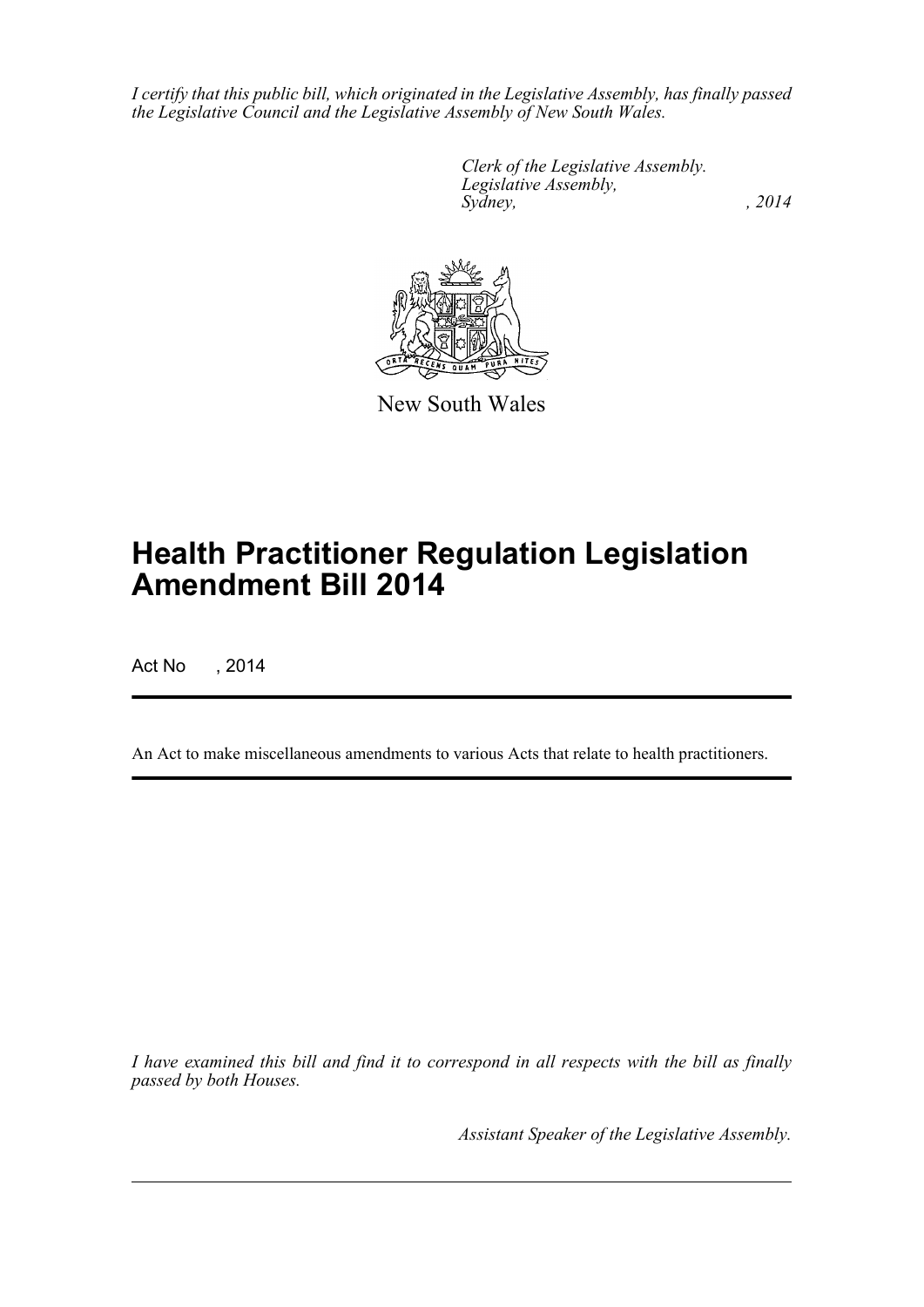Health Practitioner Regulation Legislation Amendment Bill 2014 [NSW]

# <span id="page-2-0"></span>**The Legislature of New South Wales enacts:**

#### **1 Name of Act**

This Act is the *Health Practitioner Regulation Legislation Amendment Act 2014*.

#### <span id="page-2-1"></span>**2 Commencement**

- (1) This Act commences on a day or days to be appointed by proclamation, except as provided by subsection (2).
- (2) Schedule 1 [4] and [7] commence on the date of assent to this Act.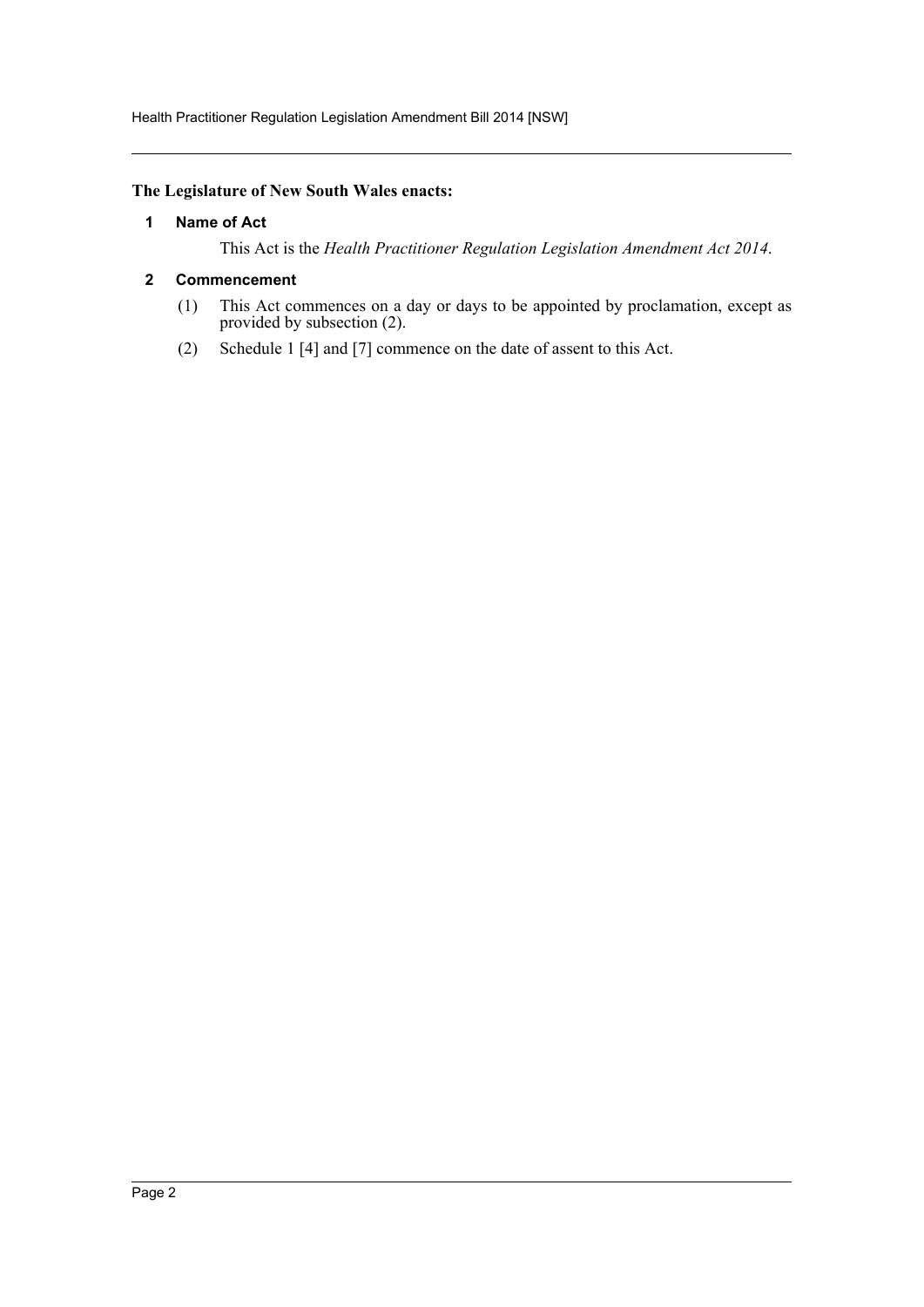# <span id="page-3-0"></span>**Schedule 1 Amendment of Health Practitioner Regulation (Adoption of National Law) Act 2009 No 86**

#### **[1] Schedule 1 Modification of Health Practitioner Regulation National Law**

Insert after section 145B in Schedule 1 [15]:

#### **145BA Notification of outcomes of complaints to complainants [NSW]**

- (1) This section applies to a Council for a health profession with respect to any of the following outcomes (a *notifiable outcome*) concerning complaints against health practitioners or students-
	- (a) if the Council deals with a complaint by inquiry at a meeting of the Council under section 145B (1) (e)—the result of the inquiry;
	- (b) if the Council refers a health practitioner (or a matter concerning the practitioner's health or professional performance) for assessment under section 145B (1)  $(f)$ —any action resulting from the assessment (including the imposition of conditions on the health practitioner's registration);
	- (c) a decision of the Council to take action under section 145B (1) (g), (h), (i) or (j) in respect of a complaint.
- (2) The Council must give the complainant notice in writing of a notifiable outcome within 30 days after the outcome.
- (3) The Council may include such other information in the notice in addition to indicating the outcome as it considers appropriate.
- (4) However, the Council must not disclose confidential information in a notice unless it considers that the public interest in disclosing the information outweighs the public interest in protecting the confidentiality of the information and the privacy of any person to whom it relates.
- (5) For avoidance of doubt, section 145B (3) does not affect the obligation of a Council under this section to give notice of a notifiable outcome of the kind referred to in subsection (1) (b).

## **[2] Schedule 1 [15], section 146E (2)**

Omit "or a Committee by this Subdivision". Insert instead "by Subdivision 6".

## **[3] Schedule 1 [15], section 149C (5A)**

Insert after section 149C (5):

(5A) The power of the Tribunal to make a prohibition order under subsection (5) extends to a person who is no longer registered if the Tribunal decides under subsection  $(\hat{4})$  that it would have suspended or cancelled the person's registration if the person were still registered.

## **[4] Schedule 1 [15], section 149E**

Insert after section 149D:

#### **149E Effect of cancellation and disqualification decisions of Tribunal [NSW]**

(1) Despite any other provision of this Law, each of the following persons cannot make an application for registration as a health practitioner unless the Tribunal has made a reinstatement order under section 163B with respect to the person—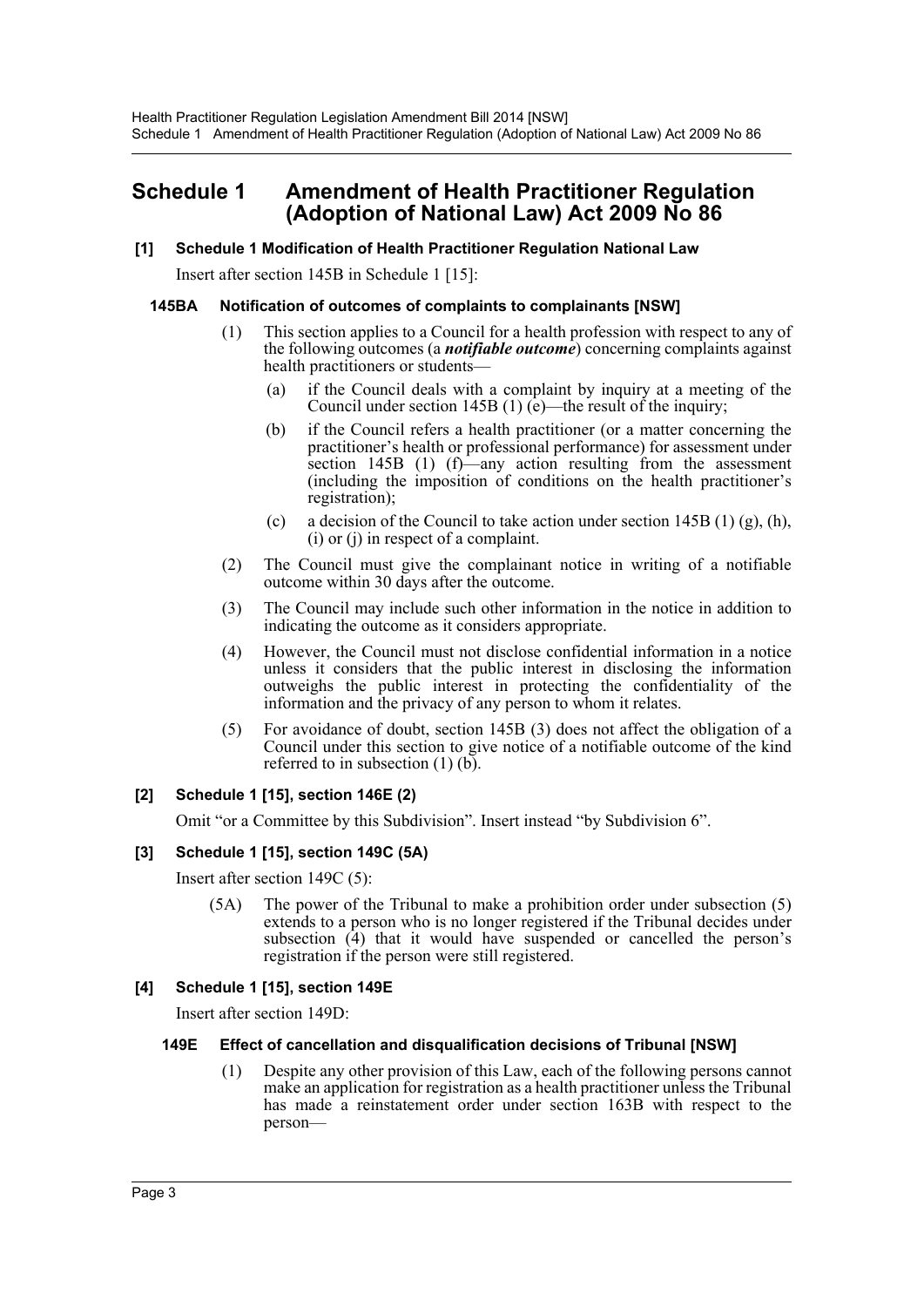- (a) a person whose registration as such a health practitioner has been cancelled by the Tribunal under this Law;
- (b) a person who has been disqualified from being registered as such a health practitioner by the Tribunal under this Law.
- (2) Subsection (1) and Division 8 continue to apply in respect of a disqualified person and the disqualification order even if the period of disqualification has expired or specified conditions for the cessation of the disqualification have been complied with.

#### **[5] Schedule 1 [15], section 150FA**

Insert after section 150F:

#### **150FA Critical impairment conditions [NSW]**

(1) This section applies if a Council imposes or alters a condition under this Law on the registration of a health practitioner because of the impairment of the practitioner.

**Note.** In relation to the alteration of conditions—see, for example, section 152K.

- (2) The Council may order that a contravention of a condition on the registration of a health practitioner that it imposes or alters because of the impairment of the practitioner will result in the contravention being referred to the Commission to be dealt with as a complaint against the practitioner. Any such condition is then a *critical impairment condition*.
- (3) If a Council for a health profession is satisfied a health practitioner registered in the profession has contravened a critical impairment condition—
	- (a) the Council must refer the matter to the Commission; and
	- (b) the matter may be dealt with by the Commission as a complaint made to the Commission against the practitioner.
- (4) If the Commission decides to deal with the matter as a complaint, the Commission must investigate the complaint or cause it to be investigated and, as soon as practicable after the investigation is completed, consult with the Council about how the matter is to be dealt with, including, for example, by referring the complaint to the Tribunal or a Committee for the health profession in which the health practitioner is registered.

**Note.** See section 145D which provides that both a Council and the Commission have a duty to refer a complaint to the Tribunal if, at any time, either of them is of the opinion the complaint, if substantiated, would provide grounds for the suspension or cancellation of the health practitioner's or student's registration.

(5) This section has effect despite anything to the contrary in this Law.

#### **[6] Schedule 1 [15], section 176BA**

Insert after section 176B:

#### **176BA Council to notify employers and accreditors about conditions concerning health, conduct or performance of health practitioners [NSW]**

- (1) This section applies if a Council makes any of the following decisions (a *condition decision*) with respect to a registered health practitioner under this Law—
	- (a) to impose conditions on the practitioner's registration concerning the health, conduct or performance of the practitioner;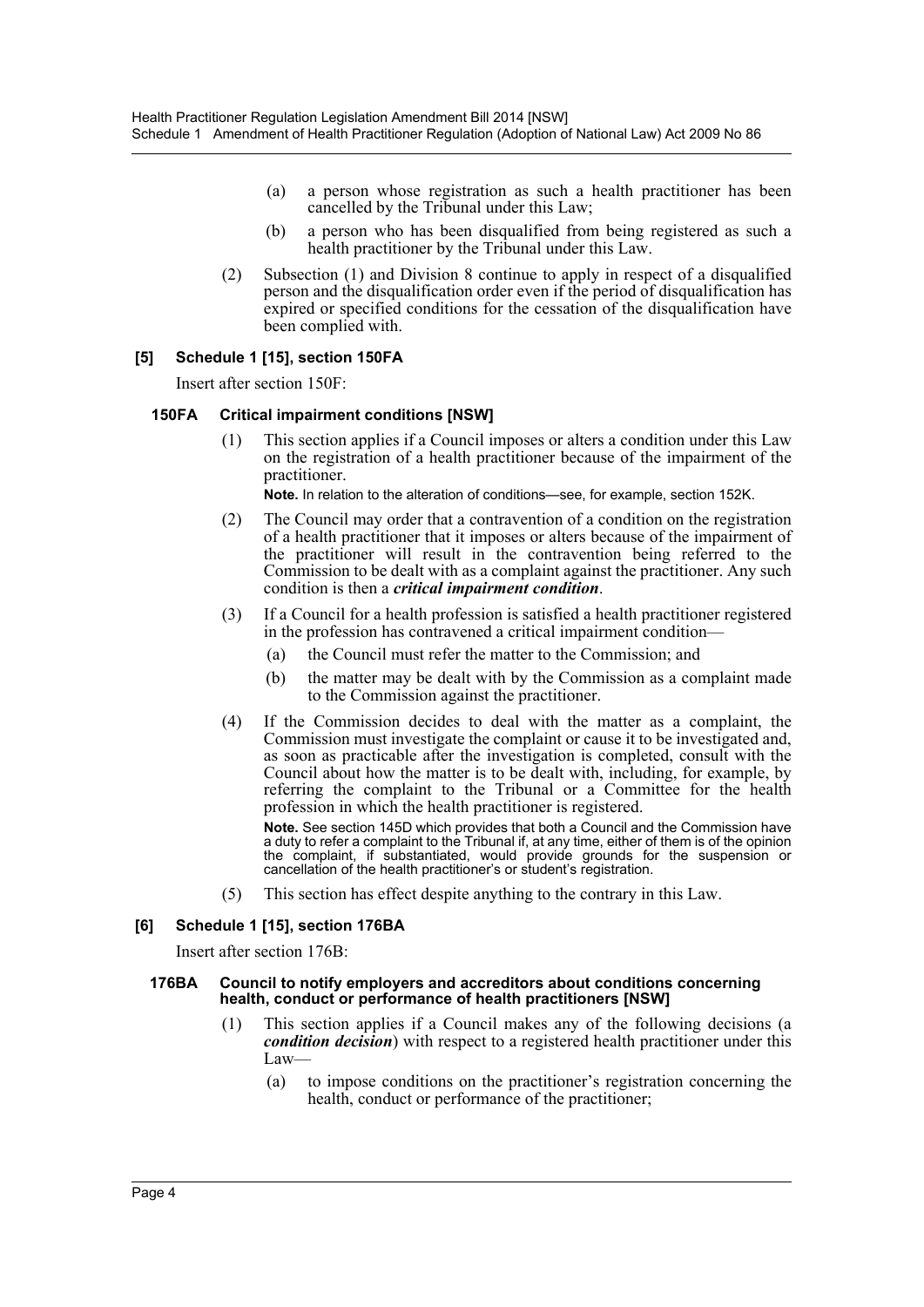- (b) to alter or remove conditions that the Council has imposed on the practitioner's registration concerning the health, conduct or performance of the practitioner.
- (2) The Council must, as soon as practicable after it makes a condition decision with respect to a registered health practitioner, give written notice of the decision to each employer or accreditor of the practitioner.
- (3) The Council may also, if it considers it appropriate, give written notice of a condition decision with respect to a registered health practitioner to an entity that becomes the practitioner's employer or accreditor after the decision is made.
- (4) The notice must include the details of the conditions that have been imposed or removed or the alterations that have been made to conditions that have been imposed.
- (5) If the notice given by the Council is about a condition that is imposed, altered or removed because of an impairment of the registered health practitioner, the practitioner's employer or accreditor must ensure that the nominated or agreed information recipient discloses or uses information about the impairment only for the purpose of—
	- (a) the supervision or oversight of the practitioner during the course of the practitioner's work for the employer or accreditor; or
	- (b) ensuring the safety of patients at premises used by the practitioner during the course of the practitioner's work for the employer or accreditor.

Maximum penalty (subsection (5))—

- (a) in the case of an individual—20 penalty units; or
- (b) in the case of a body corporate—50 penalty units.
- (6) An employer or accreditor of a registered health practitioner may nominate another person to be the nominated information recipient for the purposes of subsection (5), but only if the person is—
	- (a) involved in the supervision or oversight of registered health practitioners of the kind concerned during the course of their work; or
	- (b) responsible for ensuring the safety of patients at premises used by registered health practitioners of the kind concerned during the course of their work.
- (7) If an employer or accreditor has not nominated a person to be the nominated information recipient for the purposes of subsection (5), the Council may, after consulting the employer or accreditor (and, if it considers it appropriate, the registered health practitioner concerned), provide information about the impairment to an agreed information recipient who is a person of a kind referred to in subsection (6) (a) or (b).
- (8) In this section—

*accreditor*, in relation to a registered health practitioner, means a licensee for a private health facility under the *Private Health Facilities Act 2007* that has accredited the health practitioner to provide services at the facility.

*employer*, in relation to a registered health practitioner, means an entity that has—

(a) employed the health practitioner or other person under a contract of employment to provide services to or for the entity; or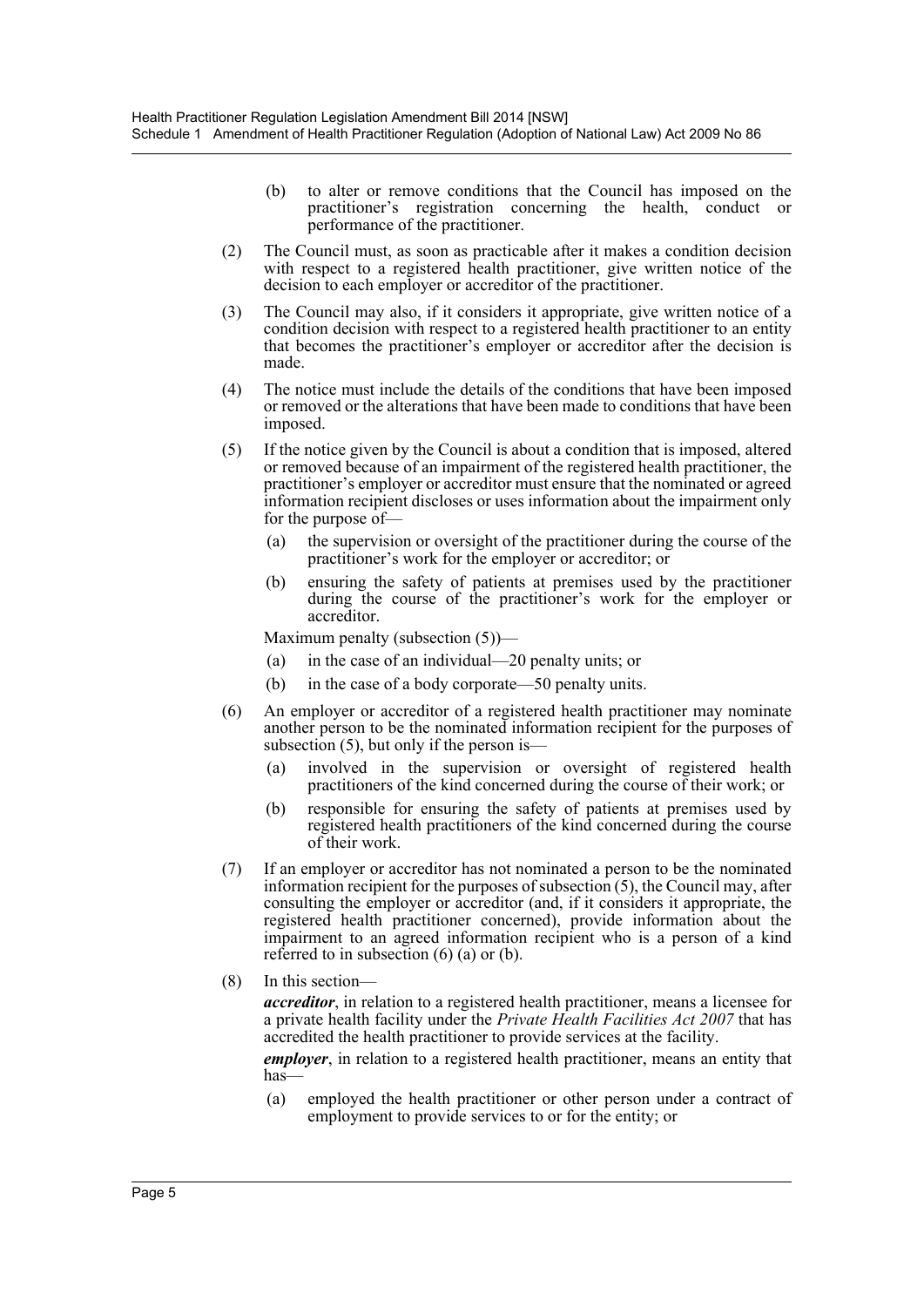(b) appointed or engaged the health practitioner or other person under any other kind of contract or agreement to provide services to or for the entity.

# **[7] Schedule 1 [25], Schedule 5A**

Insert at the end of the Schedule with appropriate Part and clause numbering:

# **Part Provision consequent on enactment of Health Practitioner Regulation Legislation Amendment Act 2014**

#### **Application of amendment concerning requirement for reinstatement order before registration**

- (1) Without limiting section 287, section 149E, as inserted by the *Health Practitioner Regulation Legislation Amendment Act 2014*, extends to persons whose registrations as health practitioners were cancelled, or who were disqualified from being registered as health practitioners, by the Tribunal (or a predecessor of the Tribunal) before the commencement of section 149E. **Note.** Section 287 makes provision for cancellations of registration and disqualifications from registration made under corresponding prior Acts to continue to have effect under this Law as if they were decisions made by the responsible tribunal under this Law. As a result, subclause (1) includes such cancellations and disqualifications as well as cancellations and disqualifications under this Law. The subclause also extends to decisions made by the former health practitioner tribunals before their abolition and replacement by the Tribunal.
- (2) However, subclause (1) does not affect any application for registration that was made and granted before the commencement of section 149E.

## **[8] Schedule 1 [25], Schedule 5C**

Insert "(excluding any period served because of the operation of clause 8 (2) (a) of Schedule 5A)" after "9 years" in clause 12 (2).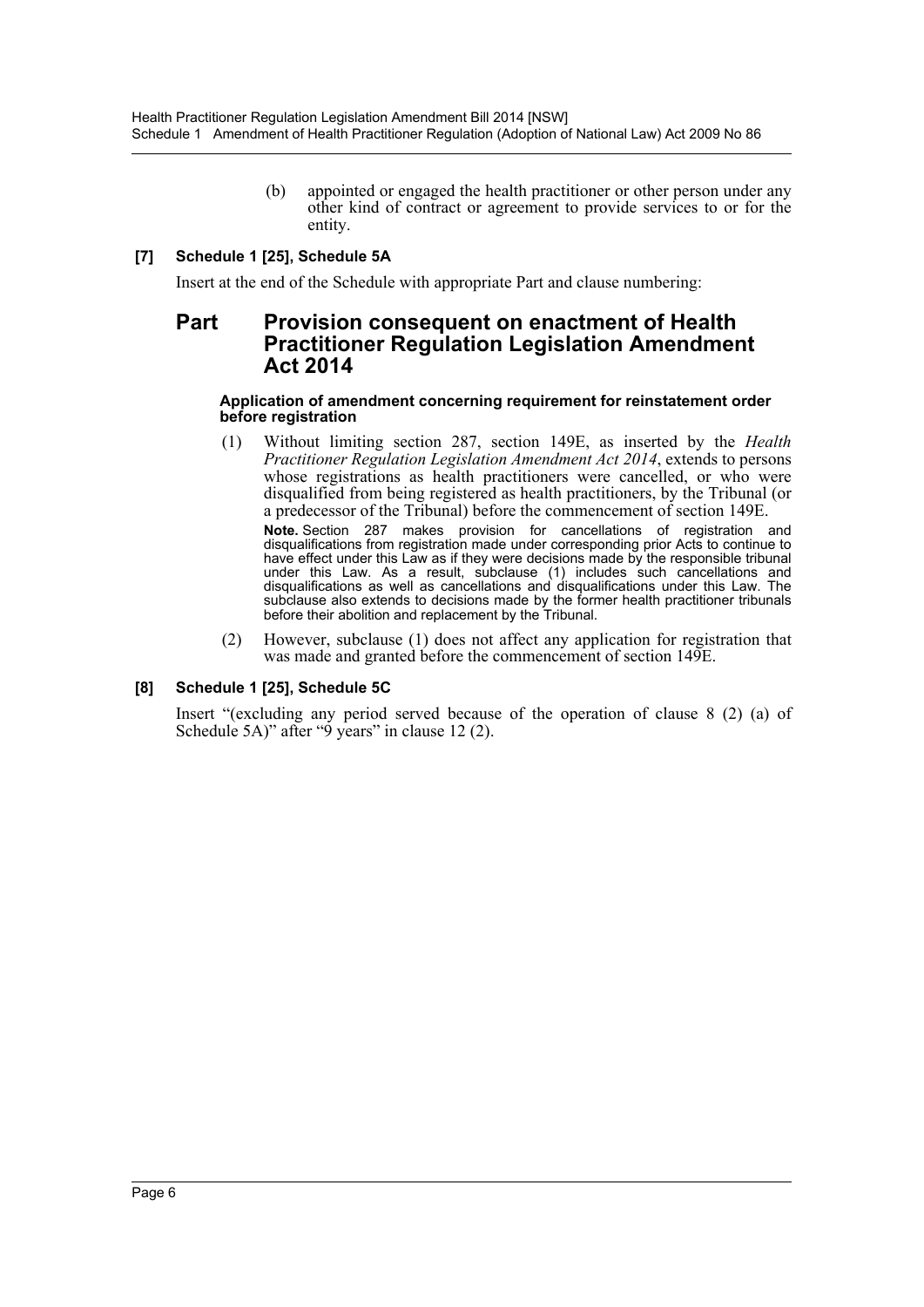# <span id="page-7-0"></span>**Schedule 2 Amendment of other Acts**

# **2.1 Health Services Act 1997 No 154**

## **Section 133C**

Insert after section 133B:

#### **133C Sharing or exchange of information about health practitioner appointments**

- (1) A public health organisation may share or exchange appointment information about a health practitioner with a private health facility licensee if the public health organisation:
	- (a) reasonably believes that the health practitioner practises at the private health facility, and
	- (b) reasonably considers that the disclosure of that information to the licensee is necessary because it raises serious concerns about the safety of patients.
- (2) Information is *appointment information* about a health practitioner for the purposes of this section if:
	- (a) the health practitioner practises (or formerly practised) at a hospital or health institution of the public health organisation (whether under a service contract or otherwise), and
	- (b) the information relates to the variation, suspension or termination by the public health organisation of clinical privileges of the health practitioner.
- (3) Without limiting section 133B, the disclosure of appointment information about a health practitioner by a public health organisation (or a person acting at the direction of the organisation) to a private health facility licensee does not, if the disclosure was made in good faith, subject the organisation or person personally to any action, liability, claim or demand.
- (4) Nothing in this section limits the ability of public health organisations to share or exchange appointment information about health practitioners with each other or with the Health Secretary or Minister.
- (5) In this section:

*clinical privileges* has the same meaning as it has in Part 4 of Chapter 8. *health practitioner* has the same meaning as in the *Health Practitioner Regulation National Law (NSW)*.

*private health facility licensee* means a licensee for a private health facility under the *Private Health Facilities Act 2007*.

# **2.2 Private Health Facilities Act 2007 No 9**

## **Section 58A**

Insert after section 58:

## **58A Sharing or exchange of information about health practitioner appointments**

(1) A licensee may share or exchange appointment information about a health practitioner with another licensee or a public health organisation if the licensee: